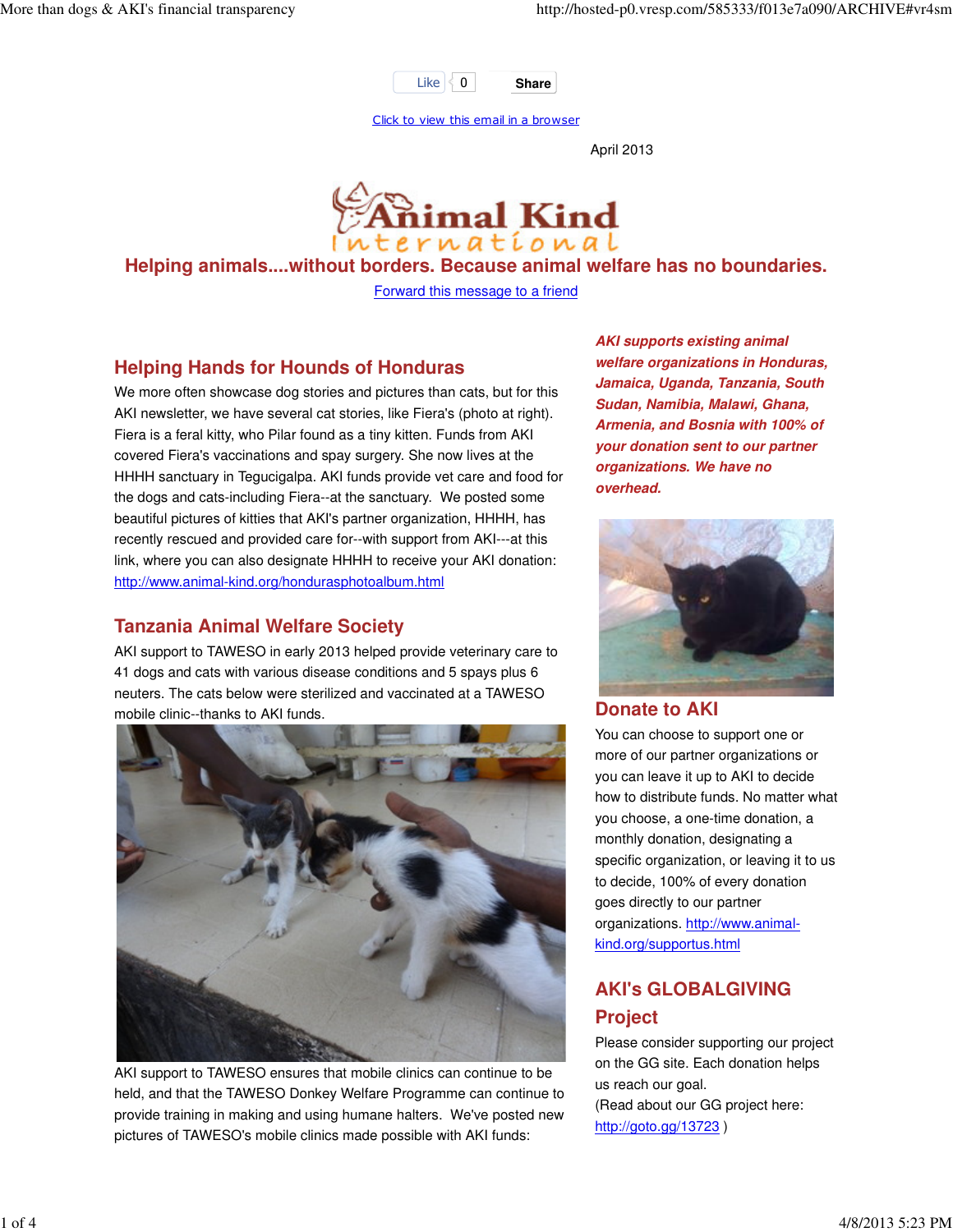#### http://www.animal-kind.org/tanzaniaphotoalbum.html

# **Uganda Society for the Protection & Care of Animals**

AKI's December 2012 disbursement to the USPCA covered kennel repairs, dog and cat food, Haven staff salaries, rabies and parvo vaccinations, mange, flea, and tick treatment, cooking gas, and funds so that USPCA staff can respond to reports of abuse. AKI support to the USPCA helps



ensure that Haven dogs and cats (like the ones above) are well-provided for, and that Haven staff can get out into the community for humane education, rescues, and hands-on care. The USPCA photo album has stories of some recent USPCA rescues and other activities: http://www.animal-kind.org/ugandaphotoalbum.html

### **Namibia's rural SPCAs**

Our December 2012 disbursement for Namibia's rural SPCAs was split among Walvis Bay, Keetmanshoop, Rundu, Luderitz, and Tsumeb SPCAs. The funds provided food for the dogs and cats (like these 3 tortoiseshell kitties available for adoption at the Walvis Bay SPCA), and spay/neuter events are



planned for 2013 using the remainder of AKI funds from that disbursement. Spay/neuter plans--especially the number of different locations to hold campaigns and the number of surgeries that can be done--are 100% dependent on the money AKI, Erika (our rural SPCA liaison in Namibia), and the SPCAs can raise. To help Namibia's rural SPCAs--who work in areas where fundraising is so very difficult for dog and cat anti-cruelty and welfare programs, you can designate Namibia at this link

http://www.animal-kind.org/nambiaadvocate.html

## **Save the Animals-Armenia**

For Save the Animals-Armenia, AKI is hoping to get donations of vitamins to help Nune care for the older dogs at the shelter. AKI's funds provide food and vet care, but Nune told us recently that many of the dogs at the shelter are getting up in years, and need better nutrition than the food she gets in Armenia. If you can donate vitamins for the Save the Animals-Armenia



We need to raise \$5000 from 40 donors by the end of April to remain on the GG site and receive additional GG benefits. You can also read about and donate to our GG project directly from our homepage:

http://www.animal-kind.org/index.html

## **In Memory Of**

AKI has added a new webpage and a new way you can support AKI while remembering the pets you've lost. Check out our new "In Memory Of" page. http://www.animal-kind.org /memories.html. Send us your pet's photo and story; and/or donate in memory of a friend's beloved pet.

## **AKI's Financial Transparency**

There's been so many stories lately about how charities have mis-spent funds; we at AKI wanted to share with you our due diligence and financial transparency procedures. First, AKI's donors span the realm--some tell us to use funds as we at AKI see fit; some want to receive details of how their funds are spent, and others don't wish to receive that information; some want to be in direct contact with the AKI partner organization they support; some donors tell us exactly what they'd like their donations spent on. Because we know our partner organizations firsthand (AKI board members have worked with all of our partner organizations) and because we are in regular communication with our partner organizations, we are able to oblige a donor's wishes! AKI is 100% transparent about how our funds are used--just ask us, we'll tell.

Our due diligence process consists of: 1) AKI partner organizations submit expenditure tracking reports with details on how they spent AKI disbursements, including pictures and receipts; 2) AKI board member or "AKI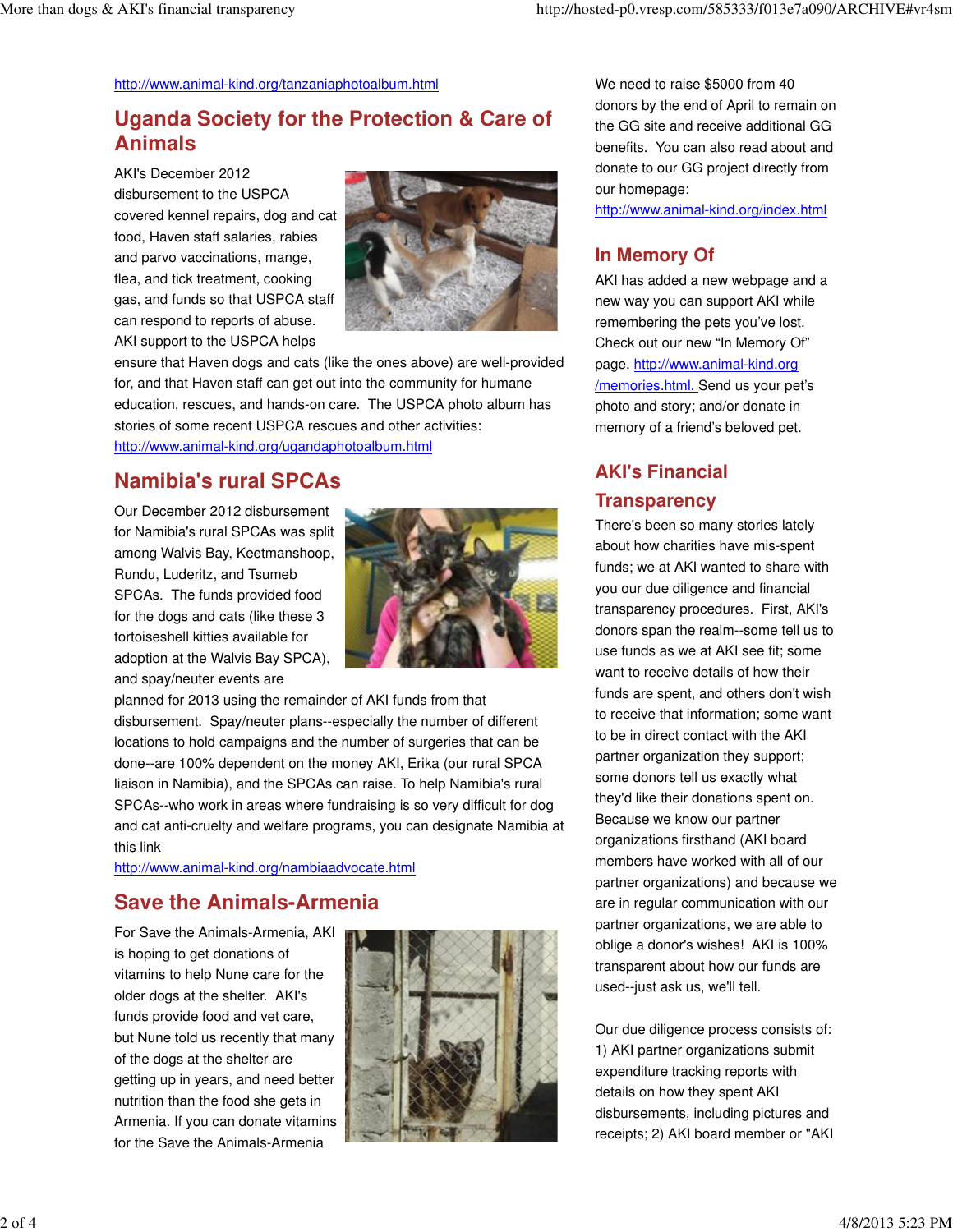shelter's older dogs, please contact AKI. We've posted pictures and stories of some of the older dogs (like Gazan, in the photo above) in the SAA photo album at this link:

http://www.animal-kind.org/armeniaphotoalbum.html

## **THANK YOUS FROM OUR PARTNER ORGANIZATIONS!**

#### **Bosnia Animal Foundation**

From Suze with BAF, we received the following note. (We'll have news on how BAF's s/n and humane ed campaign went in the next newsletter.)

April 2013, one of the biggest projects ever for BAF! We are in the middle of preparations for the campaigns, which will take place in Sanski Most and Orasje. We were waiting for all permits to be fully in order before we even think of ordering medication. But after a lot of waiting and having an enormous amount of patience, we received the permits. So we are on! We will aim for a total of 450 dogs and cats, in only 5 days, so it is a hell of a job. We are cooperating with the municipalities, local NGO's, IFAW and Dogs Trust as it is a pilot project to show the other municipalities who are interested how to deal with their dog and cat over-population problem. We will also visit schools to teach children how to care for their own animals, and how to act around strays. We of course appreciate the support we receive from AKI. We decided to buy new surgery equipment with AKI funds, the old ones were pretty worn down. We desperately needed the new materials. So thanks for those and for the sutures AKI!

# **Lilongwe SPCA**

Dr. Richard Ssuna sent this note of thanks to AKI:

Thanks for the constant disbursements that AKI is availing to the LSPCA [AKI funds provided supplies to build the dog kennels in the photo to the right.] This is a



great help as it is not often appreciated how much animal costs can quickly be expended. Your support is always a welcome supplement as it often releases some funds to engage the community into appreciating animal welfare issues. We have managed to acquire two police officers strictly to pursue animal welfare issues! The Inspector General of Police directed that two officers be designated to handle only animal welfare matters. A prosecutor and one CID have now been assigned for this matter. LSPCA will train and equip them with all the necessary information to do their jobs professionally and authoritatively. Because we have AKI to cover many of the basics the shelter needs (food, infrastructure, supplies), this released other funds that will greatly help in training the police officers and equipping them appropriately.

**\*\*\*\*\*\*\*\*\*\*\*\*\*\*\*\*\*\*\*\*\*\*\*\*\*\*\*\*\***

friend" visits our partner organizations (NEVER using AKI funds) and reports to the AKI board. In addition, at least weekly, AKI is in touch with all of our partner organizations about their activities, needs, concerns, achievements. With AKI you can be sure your funds are spent to help animals. And we are happy to provide you with details!

AKI is collecting: humane education material for our South Sudan humane educators and animal trinkets for children and adults for Ghana SPCA to hand out at GSPCA information tables. Contact karen@animal-kind.org if you would like to donate.